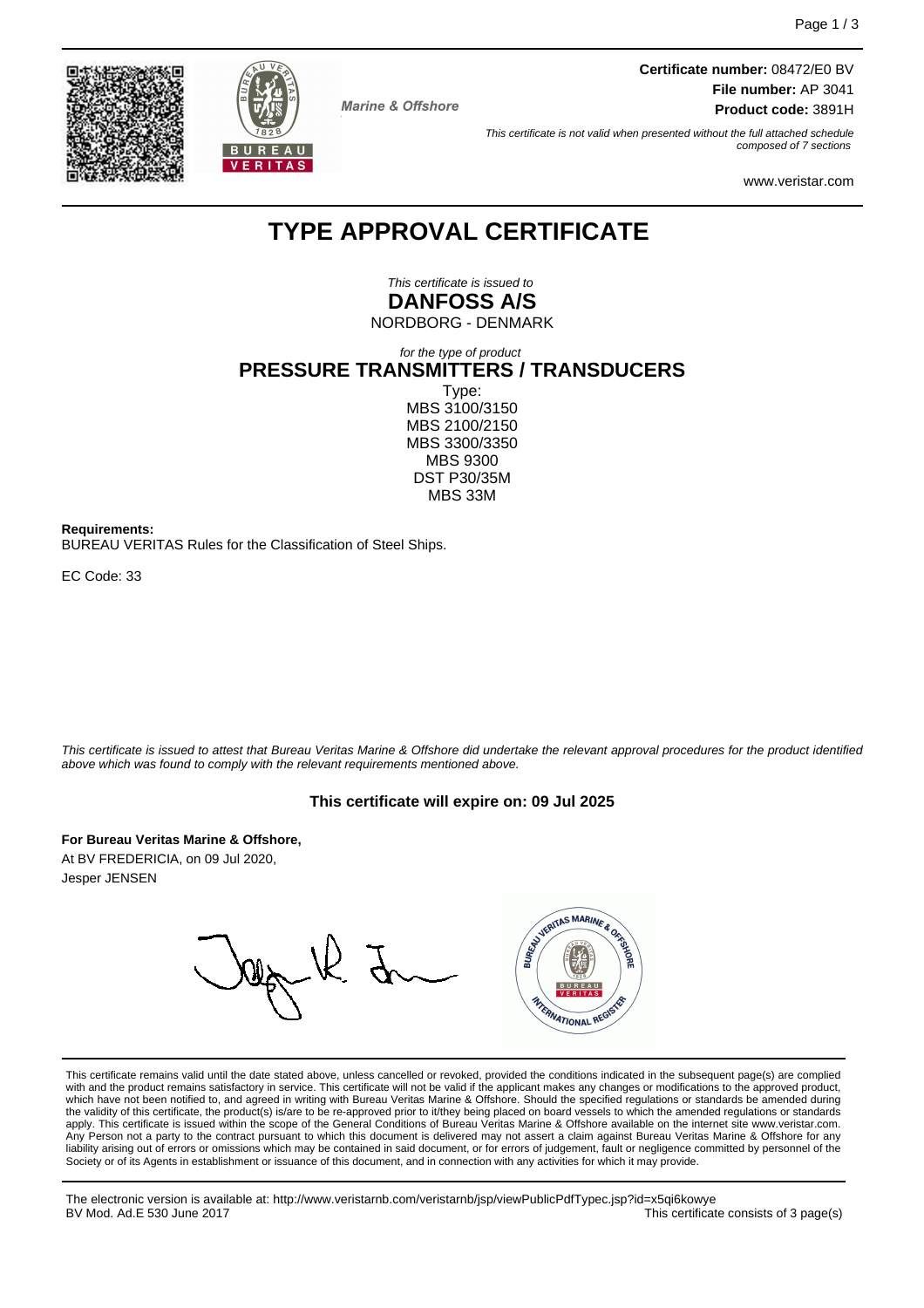# **THE SCHEDULE OF APPROVAL**

# **1. PRODUCT DESCRIPTION:**

#### - Product model or type designation : **Type: MBS 3100/3150, MBS 2100/2150, MBS 3300/3350, MBS 9300, DST P30/35M, MBS 33M**

# - Product description:

Pressure Transmitters for Marine Applications.

# **Main characteristics:**

|                               | MBS 3100/3150                                                  | MBS 2100/2150                                                 |                                                                                   | MBS 3300/3350                                                                                                   |
|-------------------------------|----------------------------------------------------------------|---------------------------------------------------------------|-----------------------------------------------------------------------------------|-----------------------------------------------------------------------------------------------------------------|
| Range (Bar):                  | $0-1$ to $0-600$                                               | $0-1$ to $0-600$                                              |                                                                                   | $0-1$ to $0-600$                                                                                                |
|                               | (Gauge and Absolute)                                           | (Gauge and Absolute)                                          |                                                                                   | (Gauge and Absolute)                                                                                            |
| Supply Voltage (Vdc):         | 9 to 32                                                        | 4.75 to 8                                                     |                                                                                   | See Output                                                                                                      |
| Output:                       | $4 - 20$ mA                                                    | 10 to 90% of S.V.                                             |                                                                                   | $4 - 20$ mA (Supply: 9 to 32 Vdc)<br>0-5, 1-5, 1-6 Vdc (Supply: 9 to 32 Vdc)<br>0-10 Vdc (Supply: 15 to 32 Vdc) |
| Operating Temp. (°C):         | $-40$ to $100$<br>$-40$ to 125                                 |                                                               | $-40$ to 125                                                                      |                                                                                                                 |
| Compensated Temp. (°C):       | 0 to 100                                                       | 0 to 100                                                      |                                                                                   | 0 to 100                                                                                                        |
| <b>Electrical Connection:</b> | EN 175301-803-A                                                | EN 175301-803-A                                               |                                                                                   | EN 175301-803-A<br><b>Screened Cable</b>                                                                        |
| Pressure connection:          | DIN 3852-E-G1/4<br>EN 837 (G1/4 A, G1/2 A)<br>$1/4 - 18NPT$ *  | DIN 3852-E-G1/4<br>EN 837 (G1/4 A, G1/2 A)<br>$1/4 - 18NPT$ * |                                                                                   | DIN 3852-E-G1/4<br>EN 837 (G1/4 A, G1/2 A)<br>$1/4 - 18NPT$ *                                                   |
| <b>Body Material:</b>         | <b>AISI 316L</b>                                               | AISI 316L                                                     |                                                                                   | <b>AISI 316L</b>                                                                                                |
|                               | <b>MBS 33M</b>                                                 |                                                               |                                                                                   | <b>DST P30/35M</b>                                                                                              |
| Range (Bar):                  | $0-1$ to $0-600$                                               |                                                               | $0-1$ to $0-600$                                                                  |                                                                                                                 |
|                               | (Gauge and Absolute)                                           |                                                               | (Gauge and Absolute)                                                              |                                                                                                                 |
| Supply Voltage (Vdc):         |                                                                |                                                               |                                                                                   |                                                                                                                 |
| Output:                       | 4 - 20 mA (Supply: 9 to 32 Vdc)                                |                                                               | 4 - 20 mA (Supply: 9 to 32 Vdc)<br>10%-90% of supply voltage (Supply 4.5-5.5 Vdc) |                                                                                                                 |
| Operating Temp. (°C):         | $-40$ to 85                                                    |                                                               | $-40$ to 125                                                                      |                                                                                                                 |
| Compensated Temp. (°C):       | $0$ to $80$                                                    |                                                               |                                                                                   |                                                                                                                 |
| <b>Electrical Connection:</b> | EN 175301-803-A<br>Screened cable                              |                                                               | EN 175301-803-A<br>EN 60947-5-2<br>ISO15170-A1-3.2-Sn<br>Screened cable           |                                                                                                                 |
| Pressure connection:          | DIN 3852-E-G1/4.<br>EN 837 (G1/4 A, G1/2 A)<br>$1/4 - 18NPT$ * |                                                               | DIN 3852-E-G1/4<br>EN 837 (G1/4 A, G1/2 A)<br>$1/4 - 18NPT$ *                     |                                                                                                                 |
| <b>Body Material:</b>         | <b>AISI 316L</b>                                               |                                                               | <b>AISI 316L</b>                                                                  |                                                                                                                 |
| * See Data Sheet.             |                                                                |                                                               |                                                                                   |                                                                                                                 |

|                                   | <b>MBS 9300</b>                                                                       |  |  |  |
|-----------------------------------|---------------------------------------------------------------------------------------|--|--|--|
| Pressure span (mbar):             | 40 to 400                                                                             |  |  |  |
|                                   | (Gauge and Absolute)                                                                  |  |  |  |
| Supply Voltage (Vdc):             | see output                                                                            |  |  |  |
| Output:                           | 4 - 20 mA (Supply: 9 to 32 Vdc)<br>10%-90% of supply voltage (Supply 4.5-5.5)<br>Vdc) |  |  |  |
| Operating Temp. $(^{\circ}C)$ :   | $-25$ to 100                                                                          |  |  |  |
| Compensated Temp. $(^{\circ}C)$ : | $0$ to $80$                                                                           |  |  |  |
| Electrical Connection:            | EN 175301-803-A                                                                       |  |  |  |
| Pressure connection:              | DIN 3852-E-G1/2 or G1/4*                                                              |  |  |  |
| <b>Body Material:</b>             | AISI 316L                                                                             |  |  |  |
| * See Data Sheet.                 |                                                                                       |  |  |  |

The electronic version is available at: http://www.veristarnb.com/veristarnb/jsp/viewPublicPdfTypec.jsp?id=x5qi6kowye